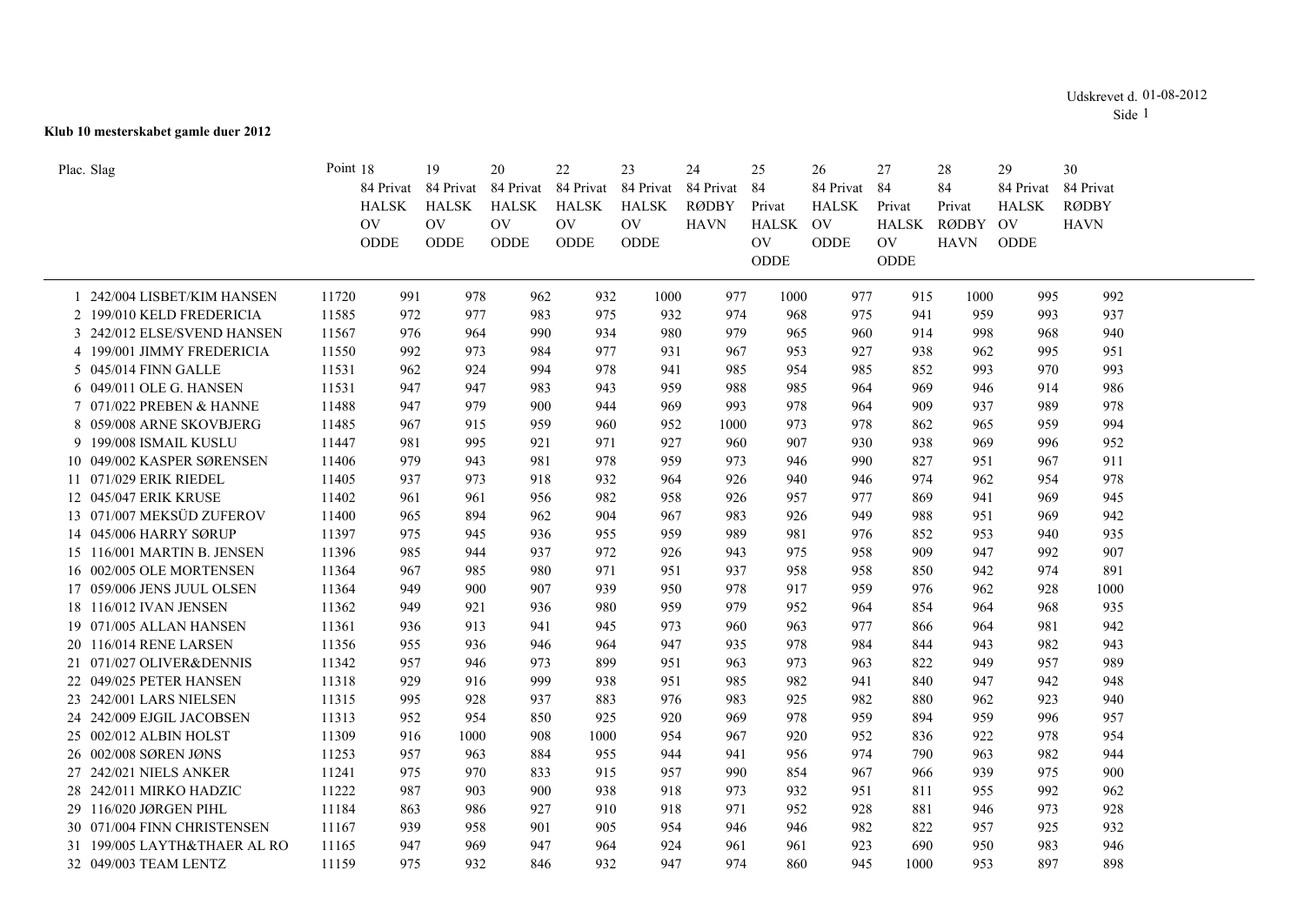## **Klub 10 mesterskabet gamle duer 2012**

| Plac. Slag                   | Point 18  |              | 19             | 20                    | 22                    | 23                     | 24           | 25           | 26           | 27           | 28           | 29              | 30           |  |
|------------------------------|-----------|--------------|----------------|-----------------------|-----------------------|------------------------|--------------|--------------|--------------|--------------|--------------|-----------------|--------------|--|
|                              |           | 84 Privat    | 84 Privat      | 84 Privat             | 84 Privat             | 84 Privat 84 Privat 84 |              |              | 84 Privat    | 84           | 84           | 84 Privat       | 84 Privat    |  |
|                              |           | <b>HALSK</b> | <b>HALSK</b>   | <b>HALSK</b>          | <b>HALSK</b>          | <b>HALSK</b>           | <b>RØDBY</b> | Privat       | <b>HALSK</b> | Privat       | Privat       | <b>HALSK</b>    | <b>RØDBY</b> |  |
|                              | <b>OV</b> |              | O <sub>V</sub> | $\overline{\text{O}}$ | $\overline{\text{O}}$ | <b>OV</b>              | <b>HAVN</b>  | <b>HALSK</b> | OV           | <b>HALSK</b> | <b>RØDBY</b> | $\overline{O}V$ | <b>HAVN</b>  |  |
|                              |           | <b>ODDE</b>  | <b>ODDE</b>    | <b>ODDE</b>           | <b>ODDE</b>           | ODDE                   |              | <b>OV</b>    | <b>ODDE</b>  | <b>OV</b>    | <b>HAVN</b>  | <b>ODDE</b>     |              |  |
|                              |           |              |                |                       |                       |                        |              | ODDE         |              | ODDE         |              |                 |              |  |
|                              |           |              |                |                       |                       |                        |              |              |              |              |              |                 |              |  |
| 33 199/028 G. & G.FOGTMANN   | 11145     | 931          | 982            | 812                   | 939                   | 910                    | 954          | 941          | 941          | 881          | 962          | 959             | 932          |  |
| 34 071/020 HERLUF BENNETZEN  | 11134     | 932          | 962            | 843                   | 916                   | 952                    | 985          | 944          | 946          | 879          | 966          | 888             | 923          |  |
| 35 049/008 ERIK HANSEN       | 11132     | 856          | 916            | 985                   | 940                   | 947                    | 908          | 928          | 965          | 919          | 911          | 933             | 924          |  |
| 36 242/017 M. HALD PEDERSEN  | 11117     | 940          | 964            | 921                   | 912                   | 928                    | 879          | 965          | 945          | 811          | 971          | 1000            | 881          |  |
| 37 116/002 SØREN LARSEN      | 11116     | 952          | 978            | 933                   | 872                   | 950                    | 964          | 901          | 940          | 771          | 932          | 984             | 940          |  |
| 38 199/006 THERGAM-AL-HUIO   | 11115     | 968          | 972            | 908                   | 961                   | 922                    | 961          | 932          | 927          | 661          | 973          | 979             | 951          |  |
| 39 242/016 ULRIK L. LARSEN   | 11106     | 896          | 921            | 950                   | 833                   | 929                    | 999          | 956          | 930          | 825          | 955          | 945             | 966          |  |
| 40 116/032 JØRGEN DANIELSEN  | 11079     | 969          | 963            | 868                   | 910                   | 931                    | 985          | 874          | 929          | 795          | 950          | 991             | 914          |  |
| 41 199/004 NADEM AL-ROBAI    | 11072     | 952          | 967            | 904                   | 967                   | 921                    | 914          | 894          | 944          | 768          | 954          | 972             | 914          |  |
| 42 049/018 SUSAN & STEEN     | 11060     | 941          | 927            | 910                   | 937                   | 927                    | 948          | 903          | 937          | 818          | 903          | 959             | 951          |  |
| 43 045/023 NIELS JAWORSKI    | 11060     | 954          | 922            | 947                   | 822                   | 933                    | 967          | 964          | 966          | 812          | 944          | 923             | 905          |  |
| 44 116/010 M & M.B. JENSEN   | 11057     | 955          | 981            | 970                   | 865                   | 935                    | 924          | 896          | 946          | 755          | 922          | 978             | 931          |  |
| 45 116/015 AXEL PETERSEN     | 11057     | 947          | 984            | 832                   | 925                   | 940                    | 945          | 960          | 914          | 777          | 969          | 922             | 941          |  |
| 46 116/023 FREDDY NORDQUIST  | 10988     | 880          | 972            | 820                   | 940                   | 896                    | 941          | 937          | 937          | 816          | 952          | 977             | 921          |  |
| 47 116/007 P. CHRISTOPHERSEN | 10977     | 930          | 906            | 844                   | 951                   | 918                    | 956          | 955          | 929          | 775          | 918          | 944             | 950          |  |
| 48 116/011 LARS B. JENSEN    | 10970     | 872          | 998            | 909                   | 882                   | 935                    | 904          | 952          | 946          | 727          | 956          | 939             | 950          |  |
| 49 059/009 JØRGEN HAUGE      | 10926     | 923          | 895            | 909                   | 935                   | 930                    | 972          | 950          | 912          | 680          | 959          | 935             | 926          |  |
| 50 116/006 FHINN YHDE        | 10912     | 1000         | 909            | 853                   | 910                   | 957                    | 973          | 837          | 963          | 774          | 965          | 898             | 872          |  |
| 51 116/025 KJELD & BERILL    | 10801     | 828          | 989            | 849                   | 923                   | 933                    | 909          | 927          | 949          | 642          | 951          | 968             | 932          |  |
| 52 045/002 JOHNNI PEDERSEN   | 10739     | 860          | 865            | 775                   | 936                   | 926                    | 932          | 940          | 940          | 755          | 959          | 946             | 907          |  |
| 53 045/027 LISBETH & JØRGEN  | 10634     | 929          | 892            | 728                   | 948                   | 927                    | 882          | 884          | 886          | 688          | 950          | 959             | 963          |  |
| 54 049/004 STEEN SIMON STARC | 10597     | 853          | 898            | 857                   | 911                   | 887                    | 927          | 916          | 879          | 815          | 892          | 895             | 866          |  |
| 55 242/006 POUL & SONJA      | 10519     | 915          | 864            | 814                   | 846                   | 966                    | 942          | 951          | 977          | 494          | 930          | 845             | 974          |  |
| 56 002/010 GEORGES BOGIATZIS | 10420     | 959          | 950            | 966                   |                       | 966                    | 983          | 959          | 956          | 774          | 985          | 944             | 979          |  |
| 57 116/022 OLE & CARSTEN     | 10299     | 794          | 913            | 830                   | 825                   | 887                    | 838          | 881          | 874          | 653          | 936          | 947             | 921          |  |
| 58 059/005 TOBIAS BAUER      | 10272     | 952          | 905            | 969                   | 951                   | 945                    | 976          | 914          | 962          | 800          | 963          | 933             |              |  |
| 59 059/007 KIM HOLGERSEN     | 10229     | 928          | 898            | 967                   | 948                   | 945                    | 976          | 911          | 961          | 856          | 953          | 886             |              |  |
| 60 071/018 HENRIK FASTING    | 10188     | 956          |                | 952                   | 920                   | 943                    | 926          | 955          | 961          | 846          | 893          | 916             | 921          |  |
| 61 045/010 NENAD DEVIC       | 10118     | 908          | 925            | 881                   | 902                   | 960                    | 934          | 869          | 983          | 868          | 954          | 935             |              |  |
| 62 045/007 STEEN LUNDQVIST   | 10062     | 966          | 858            | 901                   | 926                   | 932                    | 920          | 901          | 963          | 838          | 919          | 938             |              |  |
| 63 071/014 MOGENS LARSEN     | 9822      | 885          | 884            | 815                   | 894                   | 944                    |              | 964          | 943          | 779          | 929          | 925             | 858          |  |
| 64 071/015 MUHMMAD AYUB      | 9791      | 934          | 873            | 828                   | 890                   | 947                    | 908          | 910          | 937          | 703          | 923          | 936             |              |  |
|                              |           |              |                |                       |                       |                        |              |              |              |              |              |                 |              |  |